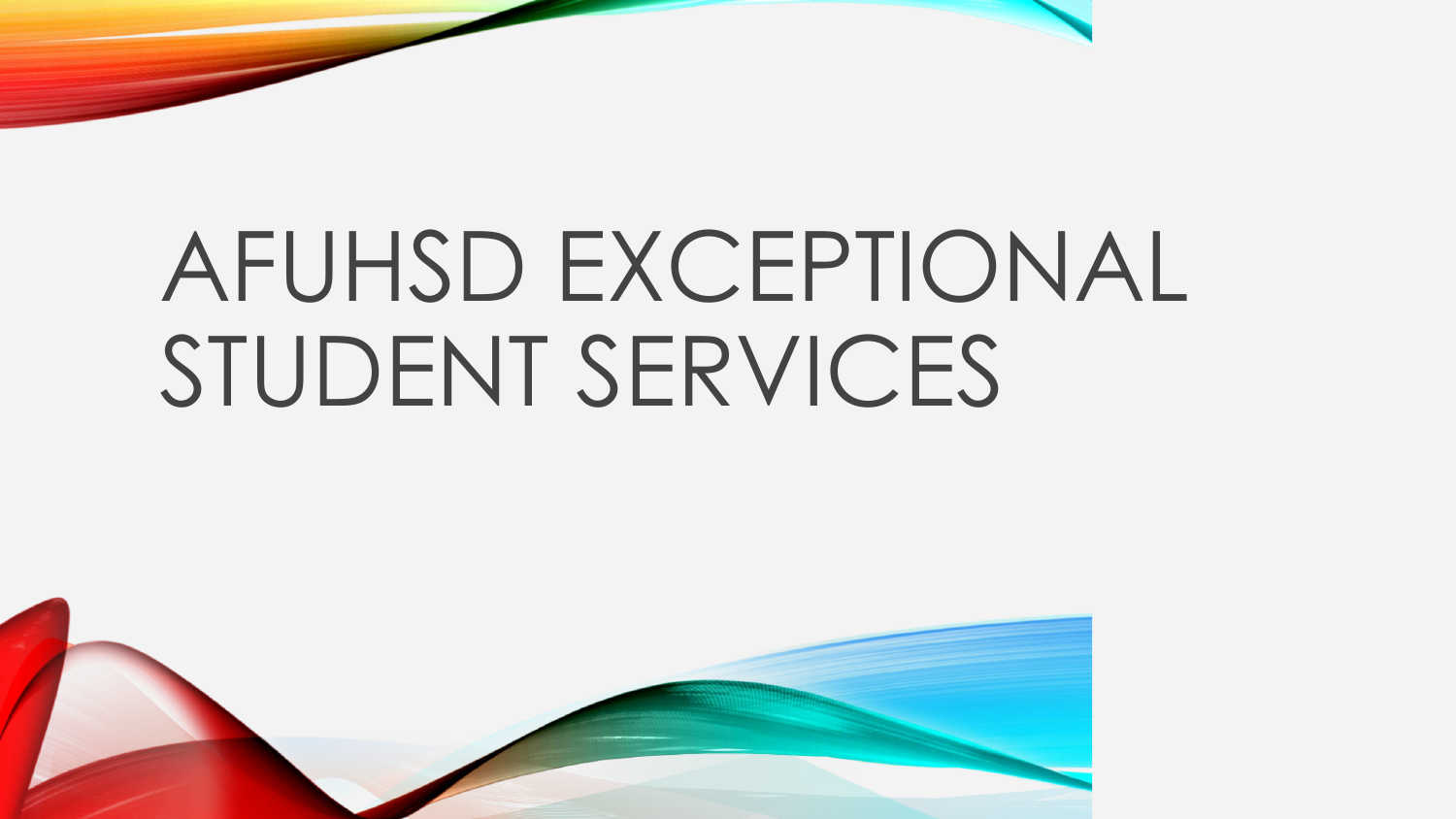# **CONTACT INFORMATION**

**Agua Fria High School**

**Chair: Elena e-mail: ejones@aguafria.org Psychologist: Jim Gorman e-mail: jgorman@aguafria.org**

**Canyon View High School**

**Chair: Tracy Dunbar e-mail: tdunbar@aguafria.org Psychologist: Claudia Weiss e-mail: [cweiss@aguafria.org](mailto:cweiss@aguafria.org)**

**Desert Edge High School Chair: Jessica Dubois e-mail: jdubois@aguafria.org Psychologist: Bob Frey e-mail: [bfrey@aguafria.org](mailto:bfrey@aguafria.org)**

**Millennium High School Chair:** Kendy Walker **e-mail: kwalker2@aguafria.org Psychologist:** Kiersten Walker **e-mail: kwalker@aguafria.org**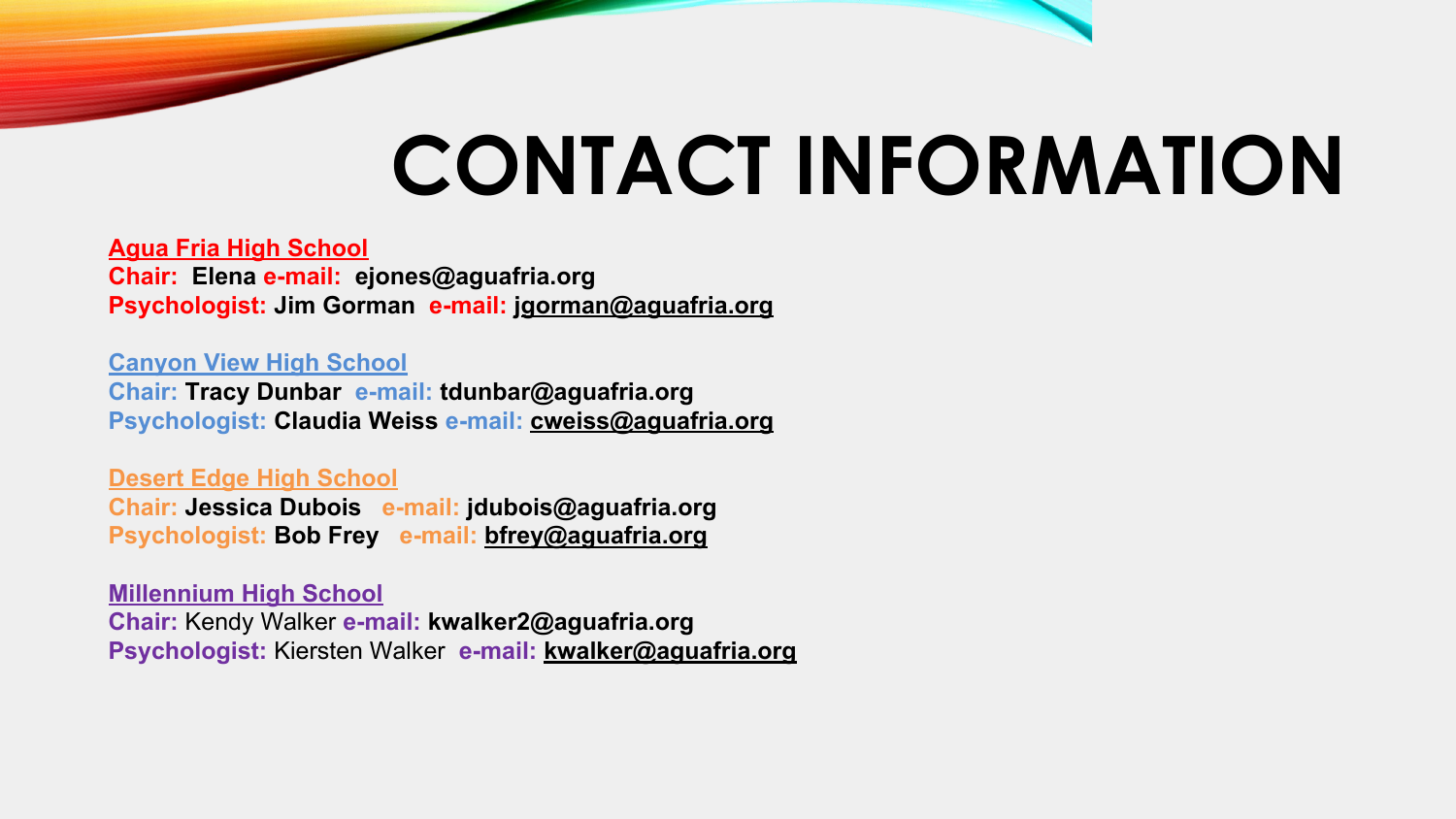### CONTACT INFORMATION

**Verrado High School Chair: Audri Gates e-mail: [agates@aguafria.org](mailto:agates@aguafria.org)  Psychologist: Claudia Weiss e-mail: [cweiss@aguafria.org](mailto:cweiss@aguafria.org)** 

**New Directions Director: Hailee Nanchy e-mail: [hnanchy@aguafria.org](mailto:hnanchy@aguafria.org)** 

Exceptional Student Services Office

Director: **Patrick Becker** e-mail: **[pbecker@aguafria.org](mailto:pbecker@aguafria.org)** Phone: **623-932-7150** Admin Assistant: **Tabitha Perez** e-mail: **[tperez@aguafria.org](mailto:tperez@aguafria.org)** Phone: **623-932-7017** Admin Assistant: **Chelsea Haile** e-mail: **[chaile@aguafria.org](mailto:chaille@aguafria.org)** Phone: **623-932-7152**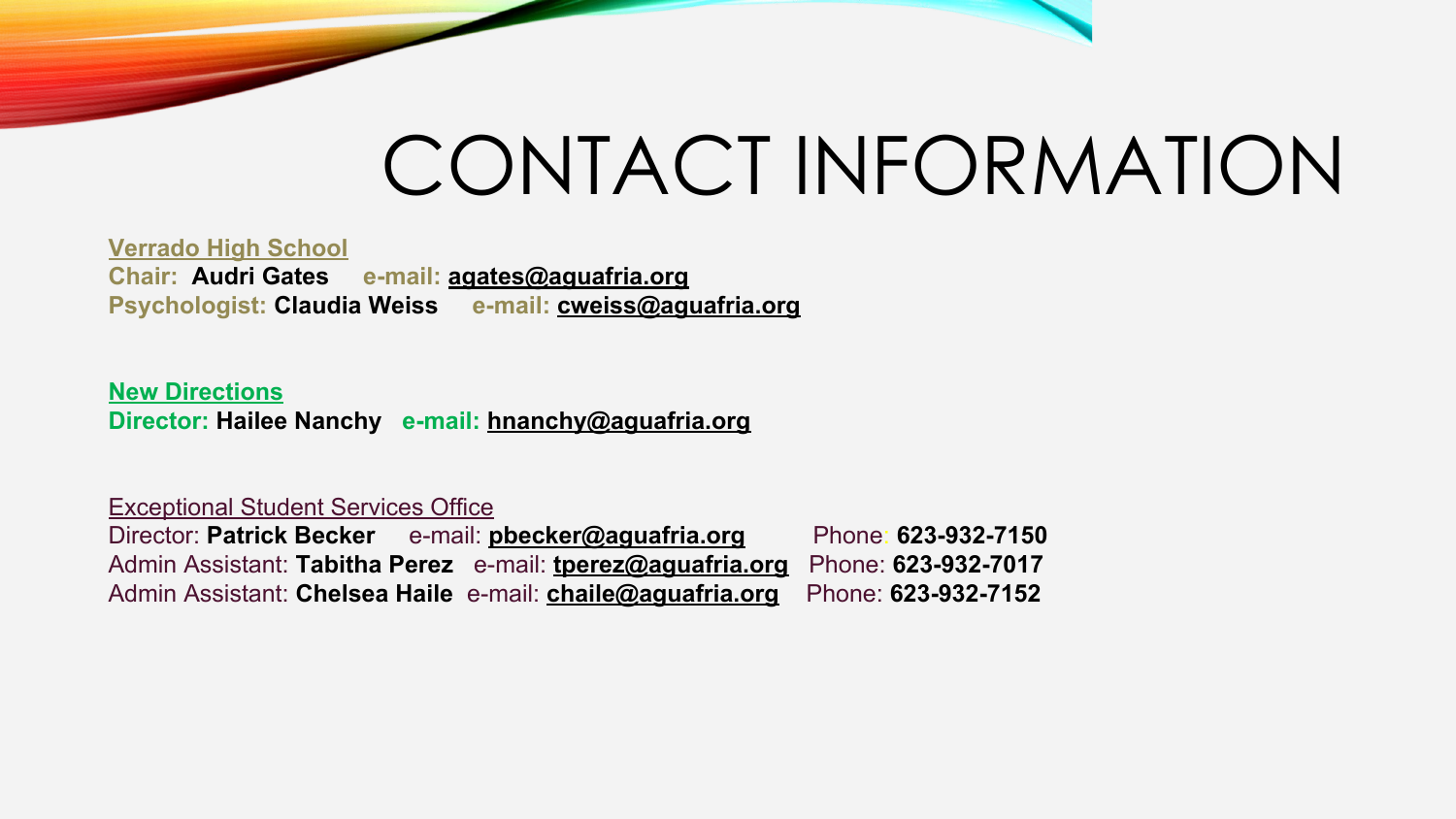*\*\*\* Placement is determined by the IEP team.*

#### ❖ **Life Skills**

- $\triangleright$  These classes focus on academics, vocational skills, and community-based life skills. These students have specific challenges that can best be met with "hands-on" and small group instruction.
	- **Agua Fria**
	- Canyon View
	- Desert Edge
	- Millennium
- ❖ **Functional Skills Program**
	- $\triangleright$  Program is designed to teach basic skills in the context of everyday living in order to maximize generalization from the classroom to real-life experiences. Course content is developed to meet the needs of individual students.
		- Canyon View
- ❖ **Medically Fragile**
	- $\triangleright$  Program is designed to work collaboratively with related service providers that may include occupational therapy, speech language therapy, assistive technology and adapted physical education
		- Desert Edge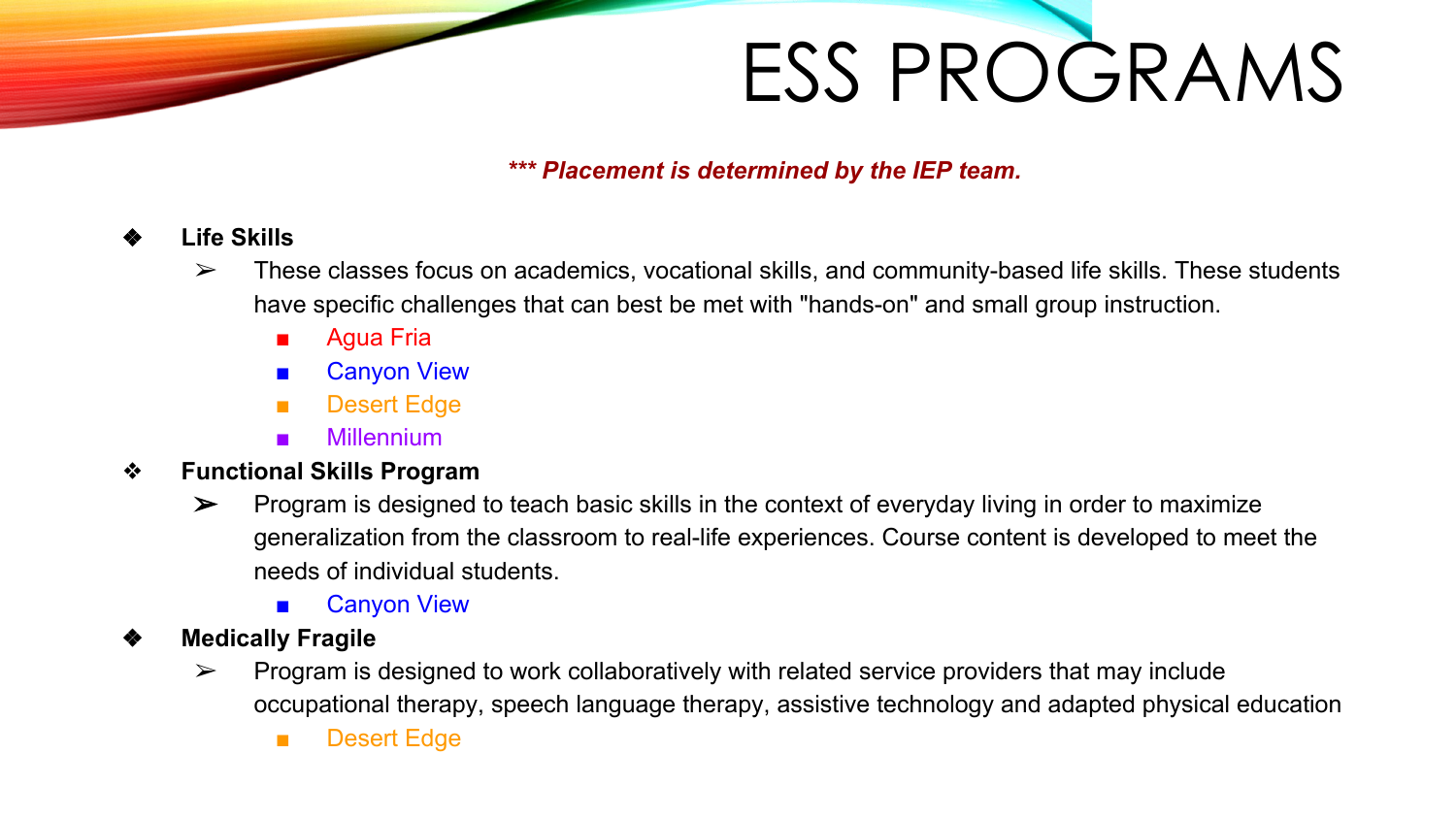- ❖ **SAILS Program** *(Social Academic Inclusion and Life Skills)* 
	- ➢ Program's goal is to prepare students with moderate, severe and multiple disabilities to function as independently and productively as possible. This program provides training in the basic communication skills as it pertains to their present and future domestic, school, vocational, recreational and community environments.
		- Agua Fria*( Emergent and Accelerated)*
		- Millennium *(Accelerated)*
- ❖ **STRIDE Program** *(Structured Teaching, Research-Based Inclusion, and Data-Driven Education)*
	- ➢ Program is is designed to address the needs of students who are identified with Autism Spectrum Disorder (ASD). These students may exhibit severe sensory needs, difficulties with social interaction and communication, and a tendency to engage in extreme repetitive behaviors.
	- ➢ Agua Fria *(Emergent)*
	- ➢ Verrado *(Accelerated)*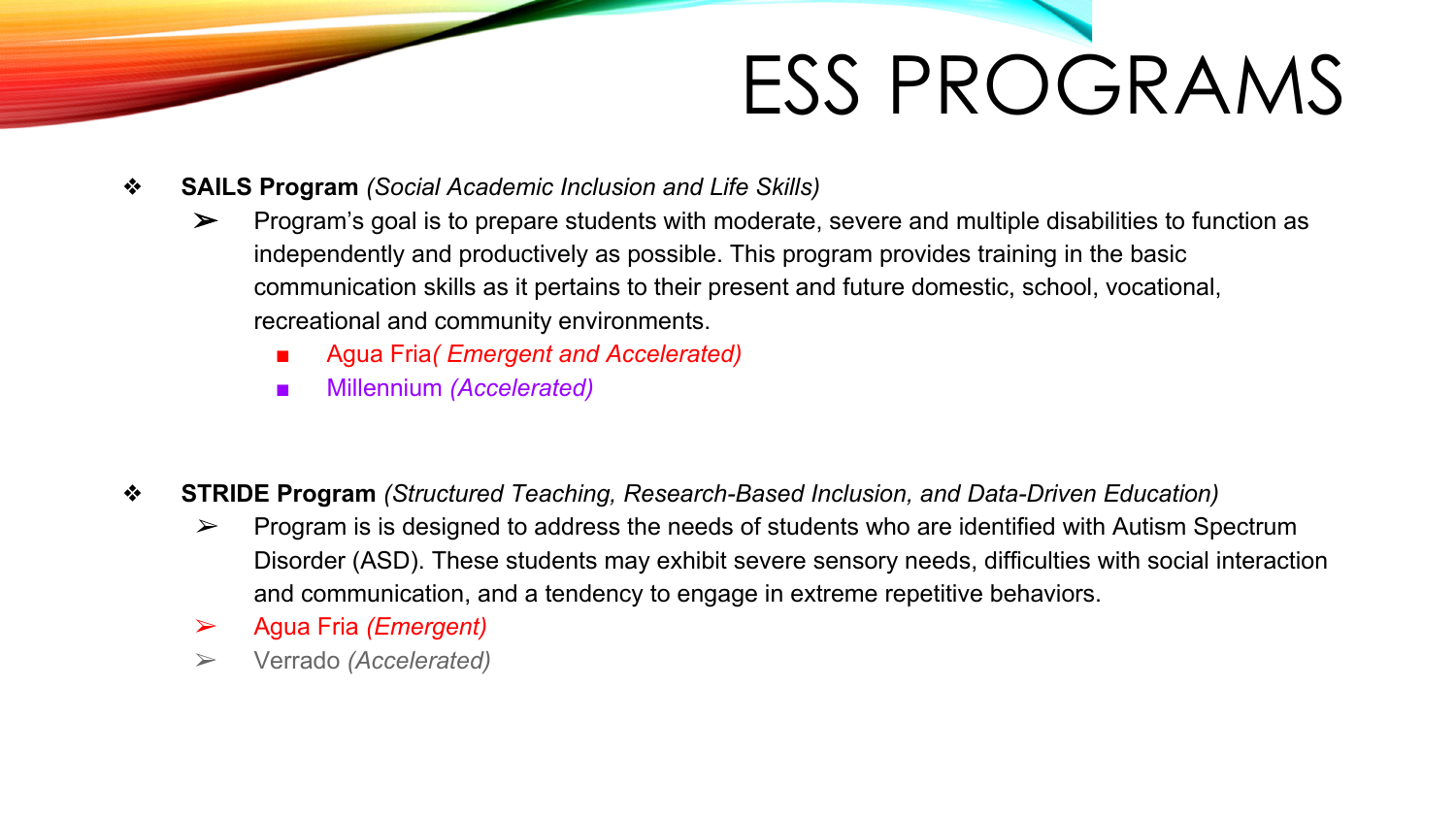#### ❖ **SUCCESS Seminar**

- $\triangleright$  Program is designed for students who require intensive behavioral support. The program teaches students to recognize appropriate and inappropriate behavior as it relates to other students and productive academic performance. Through this program students will: a) gain personal insights and discover how one's behavior affects their lives and others, b) gain better control over their lives and become more responsible for their actions, c) learn to communicate more effectively, d) become better decision makers, and e) gain a better self-image.
	- Agua Fria
	- Desert Edge
	- Millennium

#### ❖ **Transition to Work Program**

- $\triangleright$  The Transition to Work Program (TSW) is a specialized, intensive service and support to students through utilizing small groups, one-on-one settings and simulated work environments at the local campus/community level, and with an intensive vocational focus. This Agua Fria Union High School District Career Transitional Program cannot be replicated or otherwise provided. The program supports students with disabilities in meeting their transition service needs to successfully prepare them for career and/or college readiness once they leave high school.
	- Agua Fria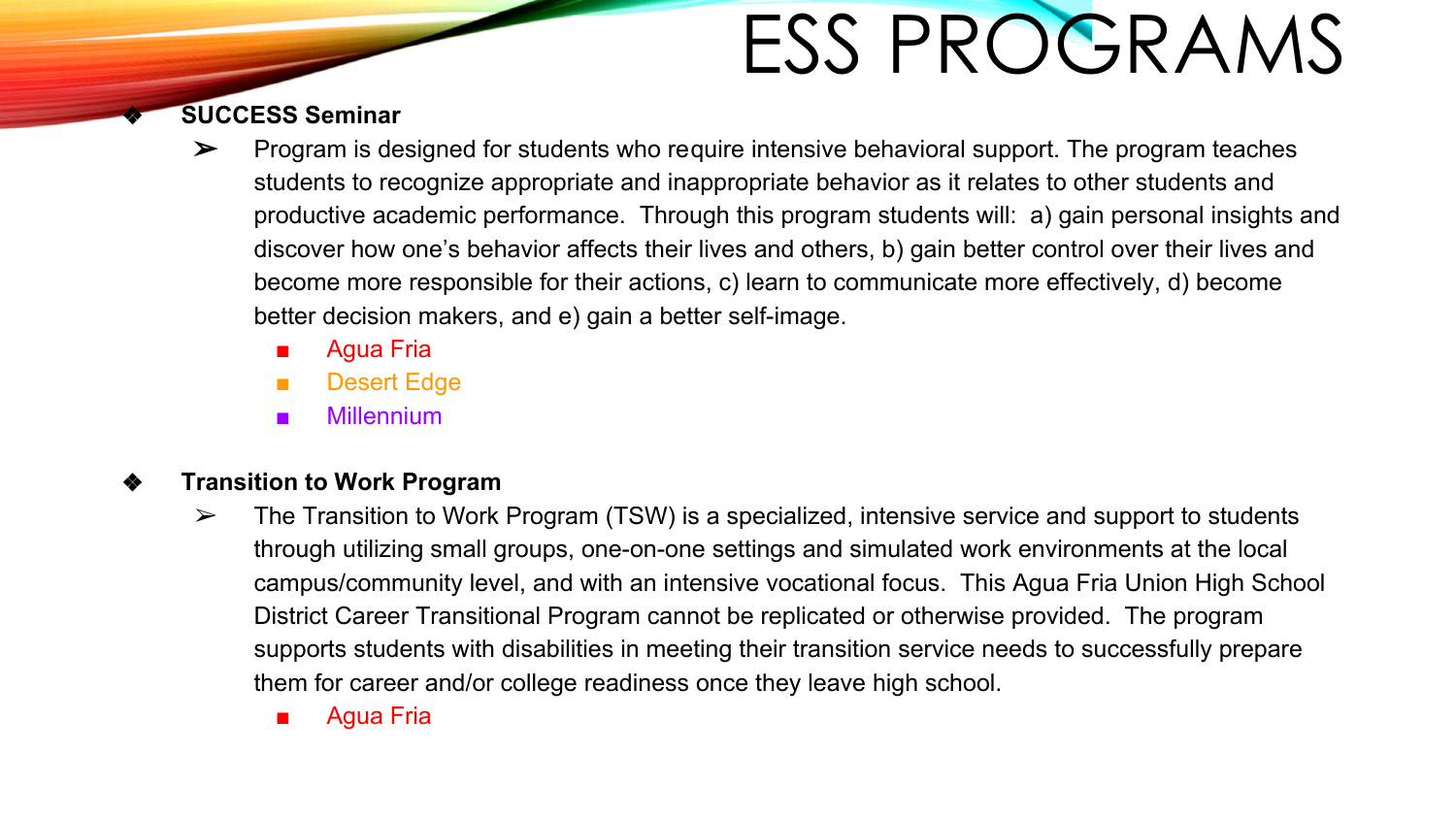#### ❖ **Co-Teaching**

- ➢ **Co**-**Teaching** is defined as two **teachers** (**General Education Teacher** and **Special Education Teacher)** working together with groups of students and sharing the planning, organization, delivery, and assessment of instruction in a general education setting (Math, English, Science, and History)
	- Agua Fria
	- Canyon View
	- Desert Edge
	- Millennium
	- **■ Verrado**

#### ❖ **New Directions**

 $\triangleright$  The AFUHSD Level "D" Private Placement. The mission of New Directions is to provide a positive, individualized, and multifaceted program to ensure student success. Students will participate in an academic program that includes a motivational behavioral management system.

\*\*\*\* Placement in ESS Programs is an IEP team decision and is based on the needs described in the IEP.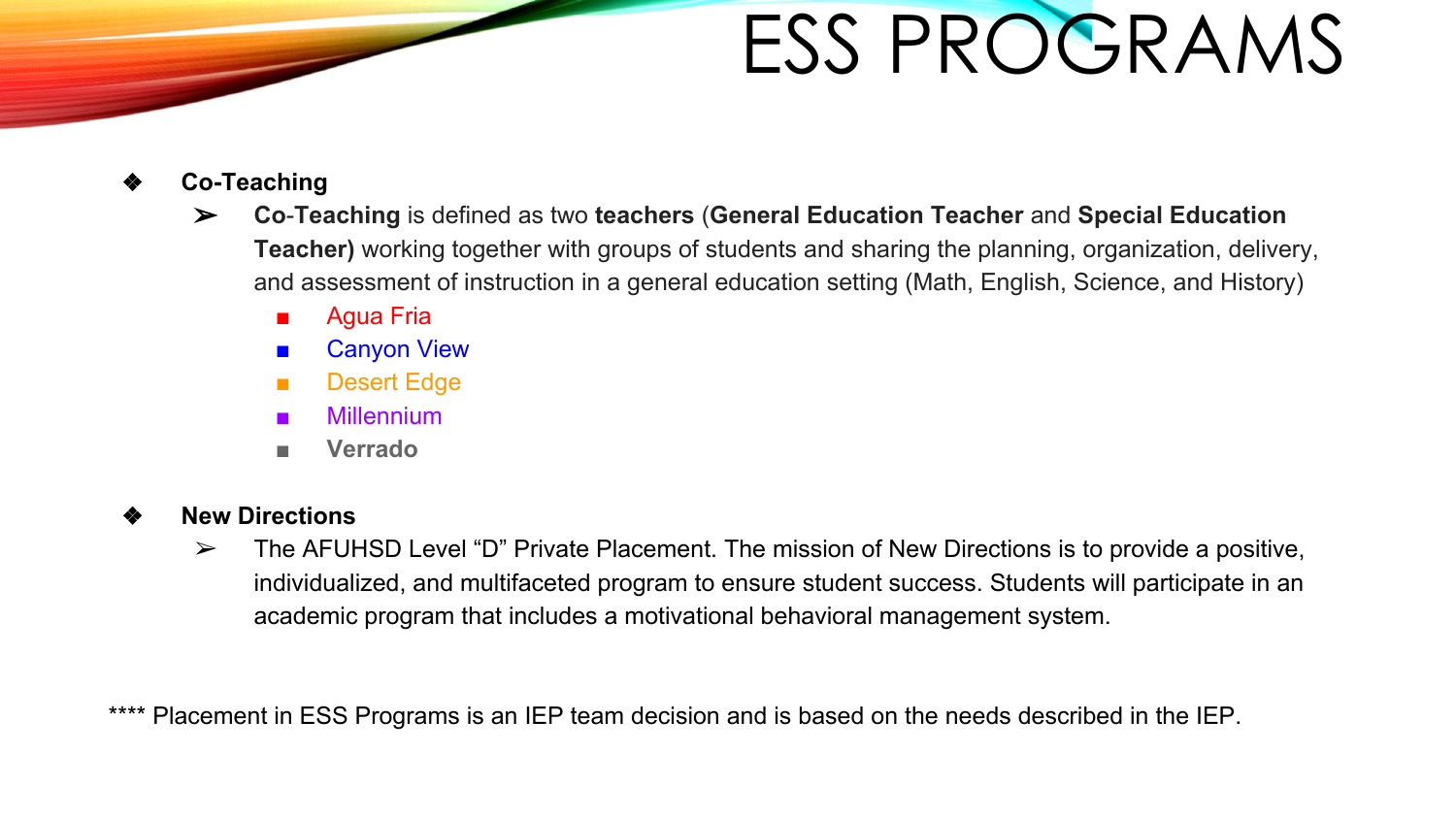#### **ELEMENTARY vs HIGH SCHOOL**

| <b>ELEMENTARY</b>                                       | <b>HIGH SCHOOL</b>                                                        |
|---------------------------------------------------------|---------------------------------------------------------------------------|
| Pull out of class to educate                            | Earn credits toward graduation                                            |
| <b>Performance Level Goals</b>                          | <b>Grade Level Goals</b>                                                  |
| Modifications while attaining goals                     | Accommodations (modifications have<br>implications for credit/graduation) |
| IEP's Driven by Remediation to improve<br><b>skills</b> | <b>IEP's Driven by Post Secondary Transition</b><br><b>Goals</b>          |
| <b>Parent Driven</b>                                    | <b>Student Driven</b>                                                     |
|                                                         |                                                                           |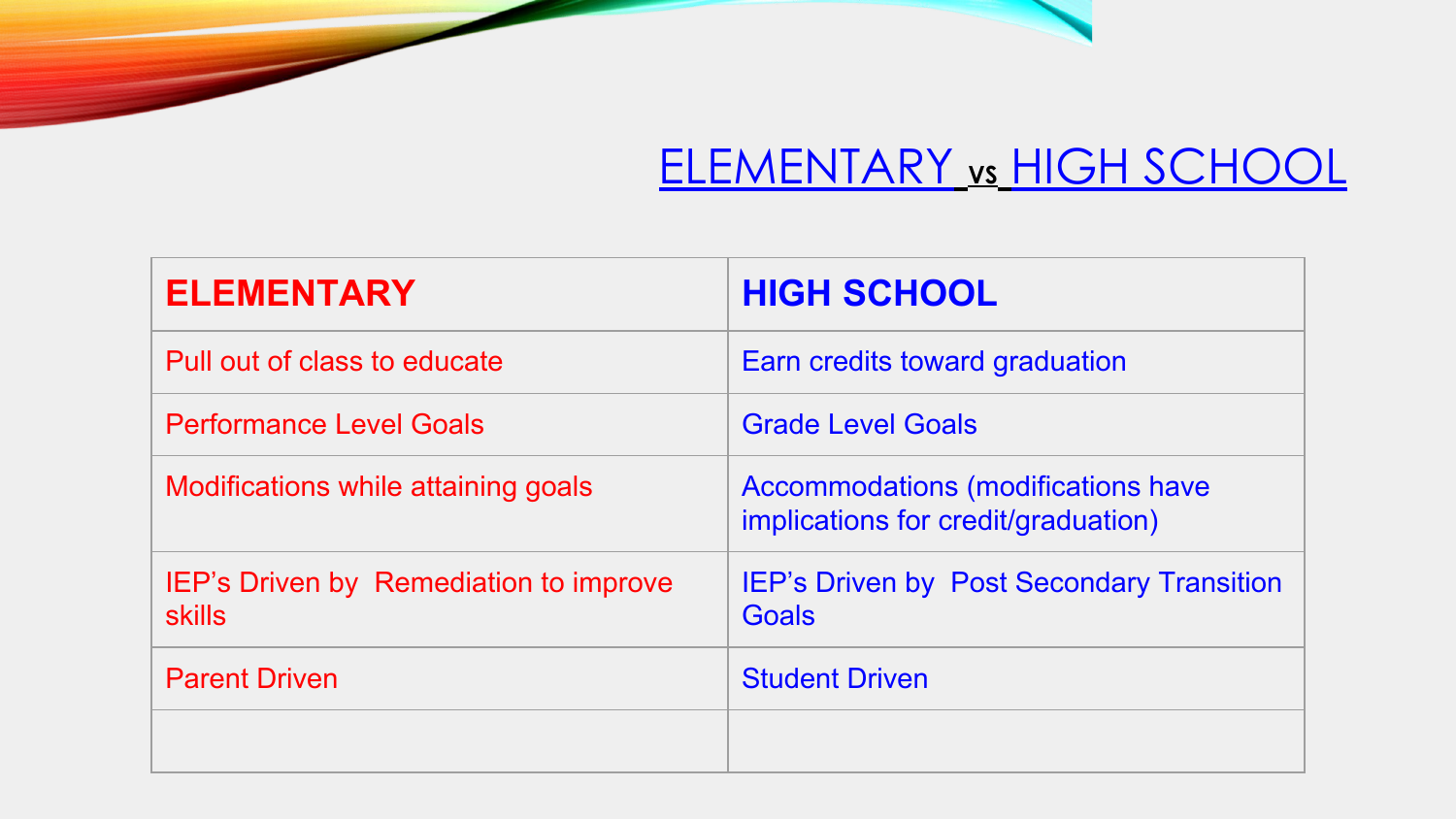### STUDENT EXPECTATIONS

- Learn to advocate for oneself
- Take responsibility for one's learning (from remediation to accommodation)
- ❖ Develop self-determination, motivation, and self-control
- Explore postsecondary goals
- ❖ Communicate, communicate, communicate (teacher, case manager, etc.)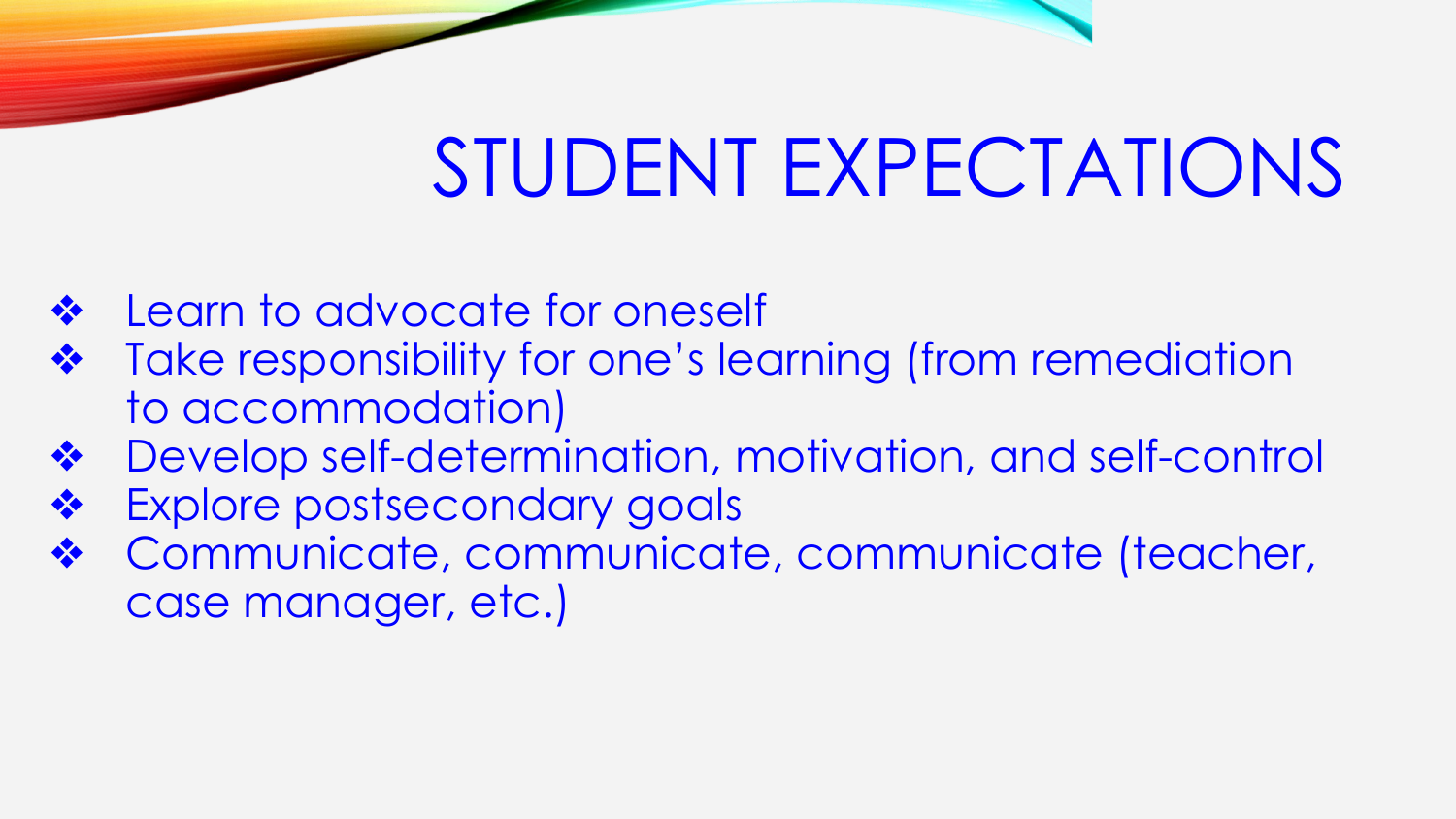### PARENT EXPECTATIONS

• Support student learning through Parent Vue, Google Classroom, case manager, teacher communication, attend Meet Your Case Manager Night, etc.

• Provide support at home regarding time management, organization skills, monitoring sleep and screen time accessibility, etc.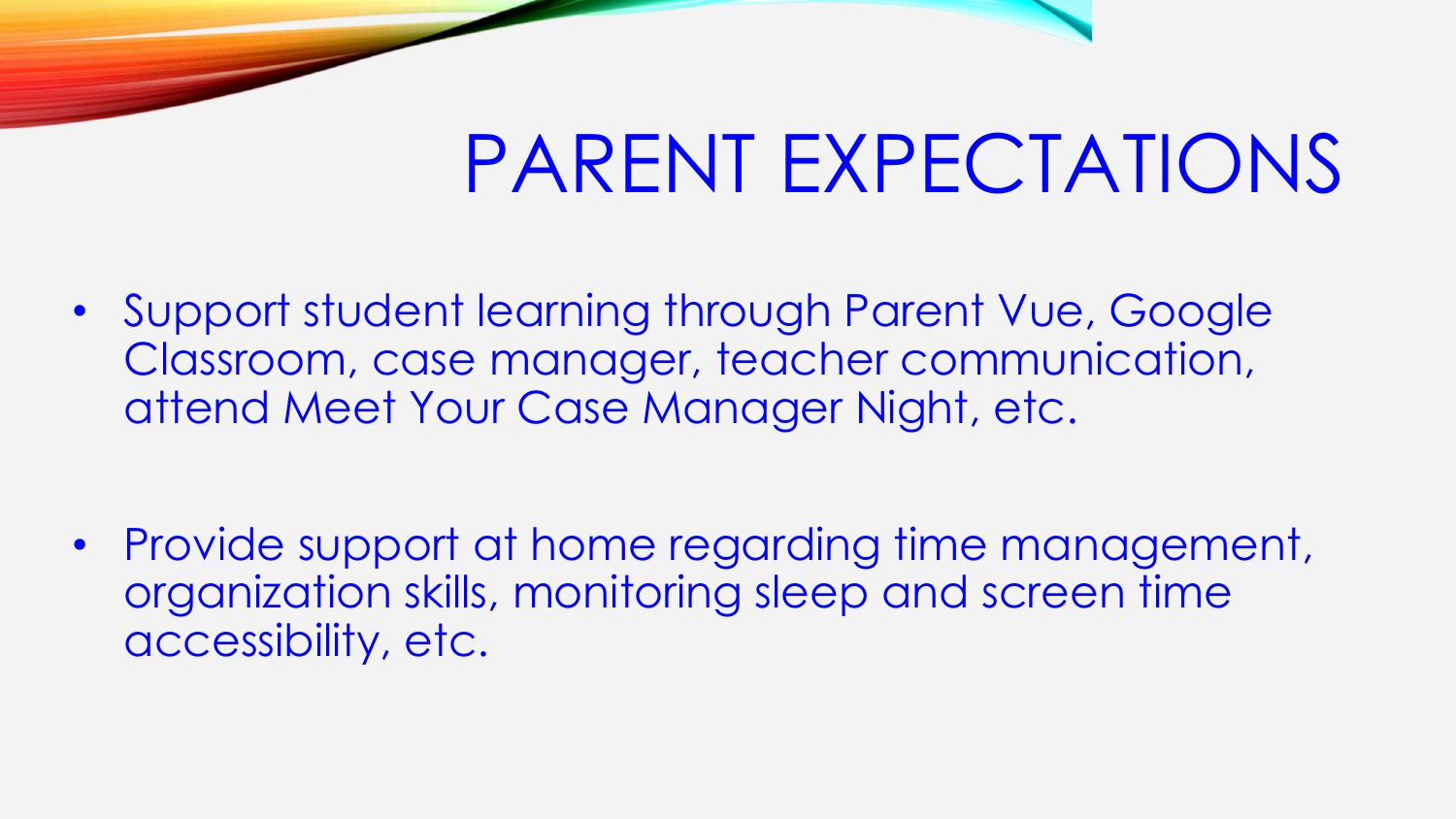### STAFF EXPECTATIONS

Provide professional support for students' needs while fostering independence, initiative, and goal-setting

Maintain communication with parents, case managers, and student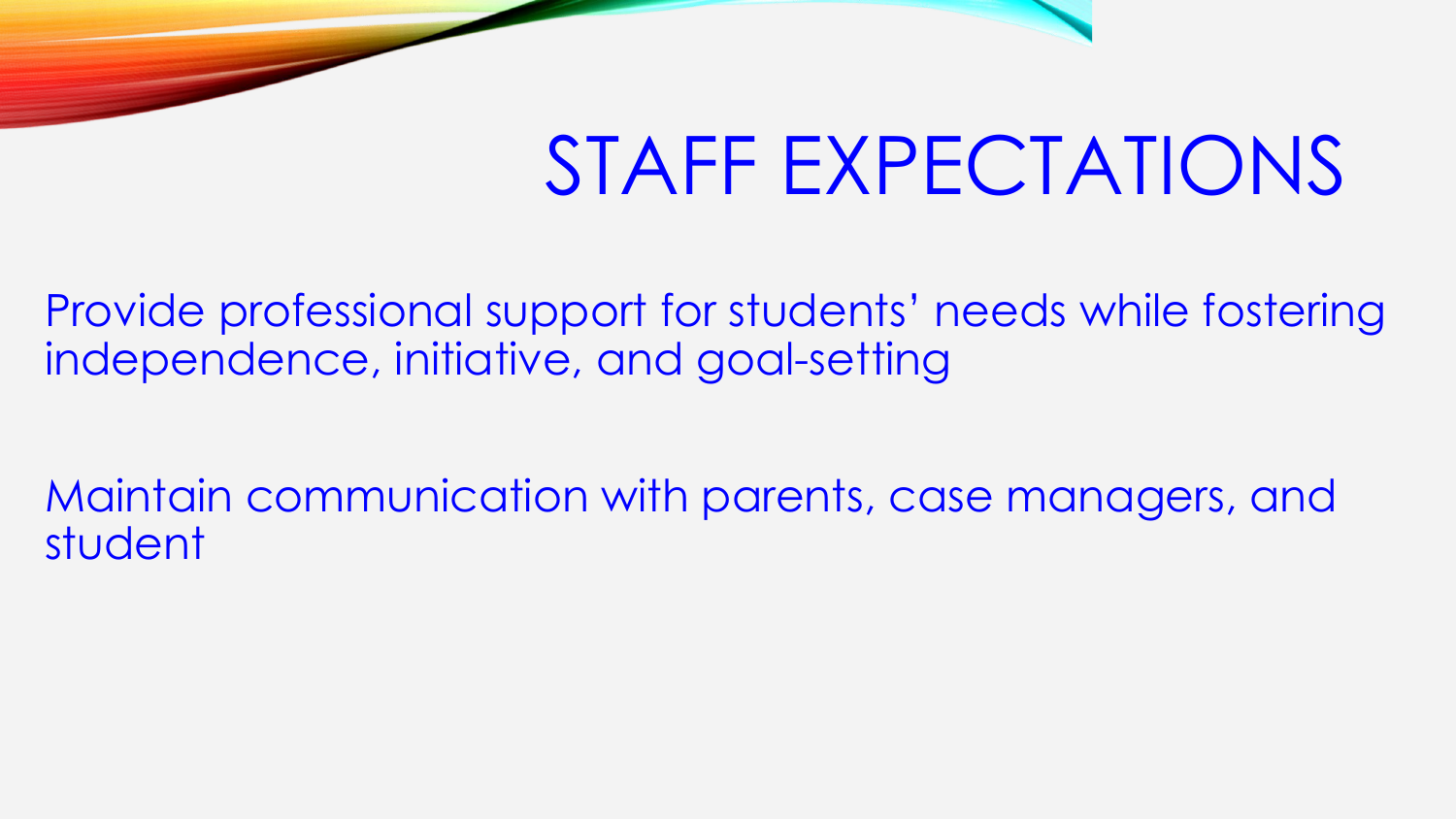# **FOUR YEAR PLANS**

- ❖ **All Programs are designed to graduate within four years**
	- ➢ Graduation is a Team Decision
	- ➢ Determined Senior Year
- ❖ **Post Secondary Transition planning begins at the Freshmen level - Goal Oriented**
- ❖ **Course Selection is in alignment to the student's four year plan**
- ❖ **For students planning to attend college/university, accommodations will be scaled back as they progress towards graduation.**
- ❖ **College and/or Career Ready (includes soft skills)**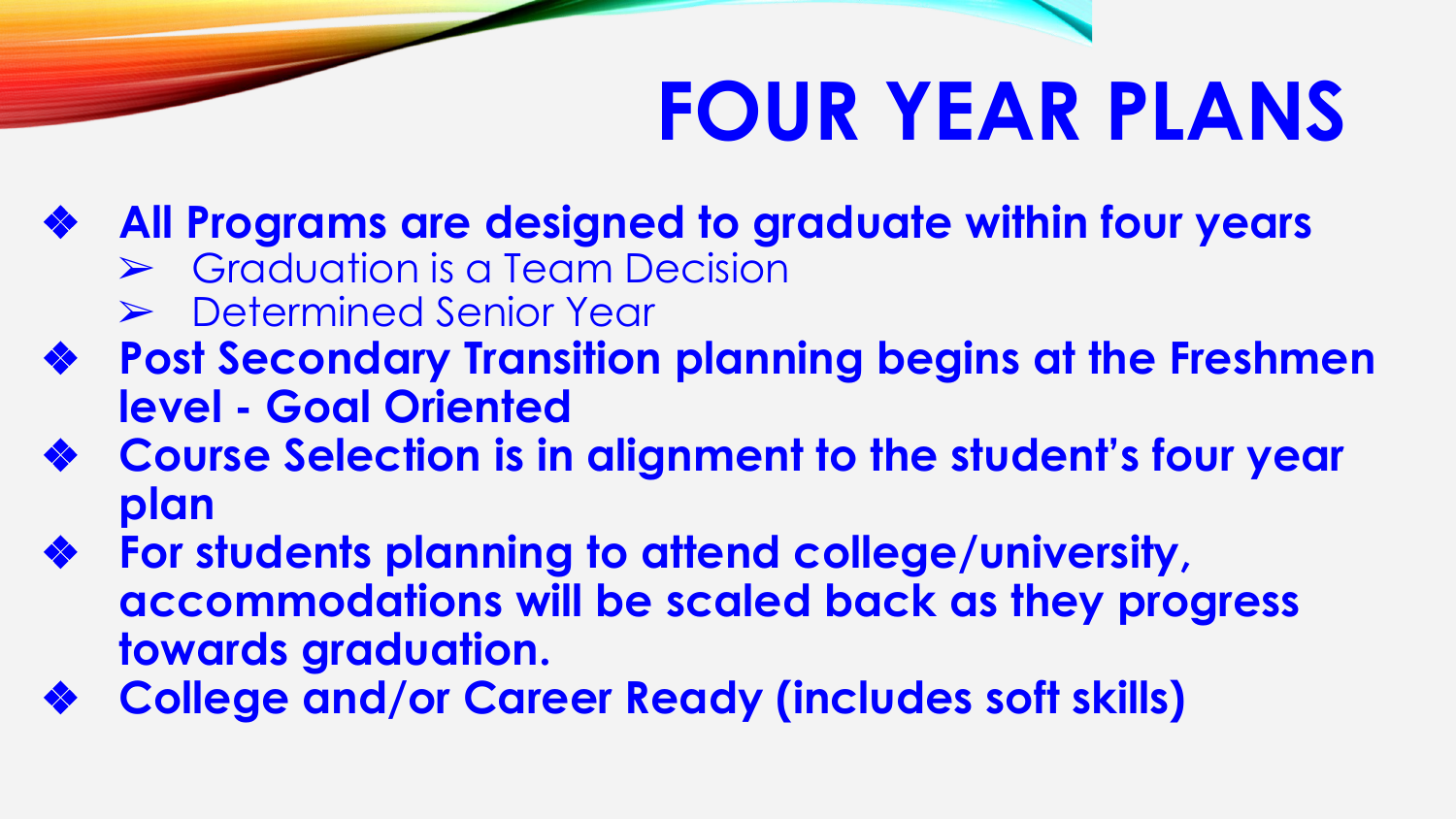## **What Next**

- **• Transition meetings will be set-up by home school.**
	- Meetings will begin after Spring Break
- **• Fill out Enrollment Paperwork and Turn them in to office**
- **• Remind child to do well the last 5 months of School**
	- Scores will count(Read 180, Pre-Algebra, Behaviors)
- **• Communicate any questions to the department chair and/or school psychologist**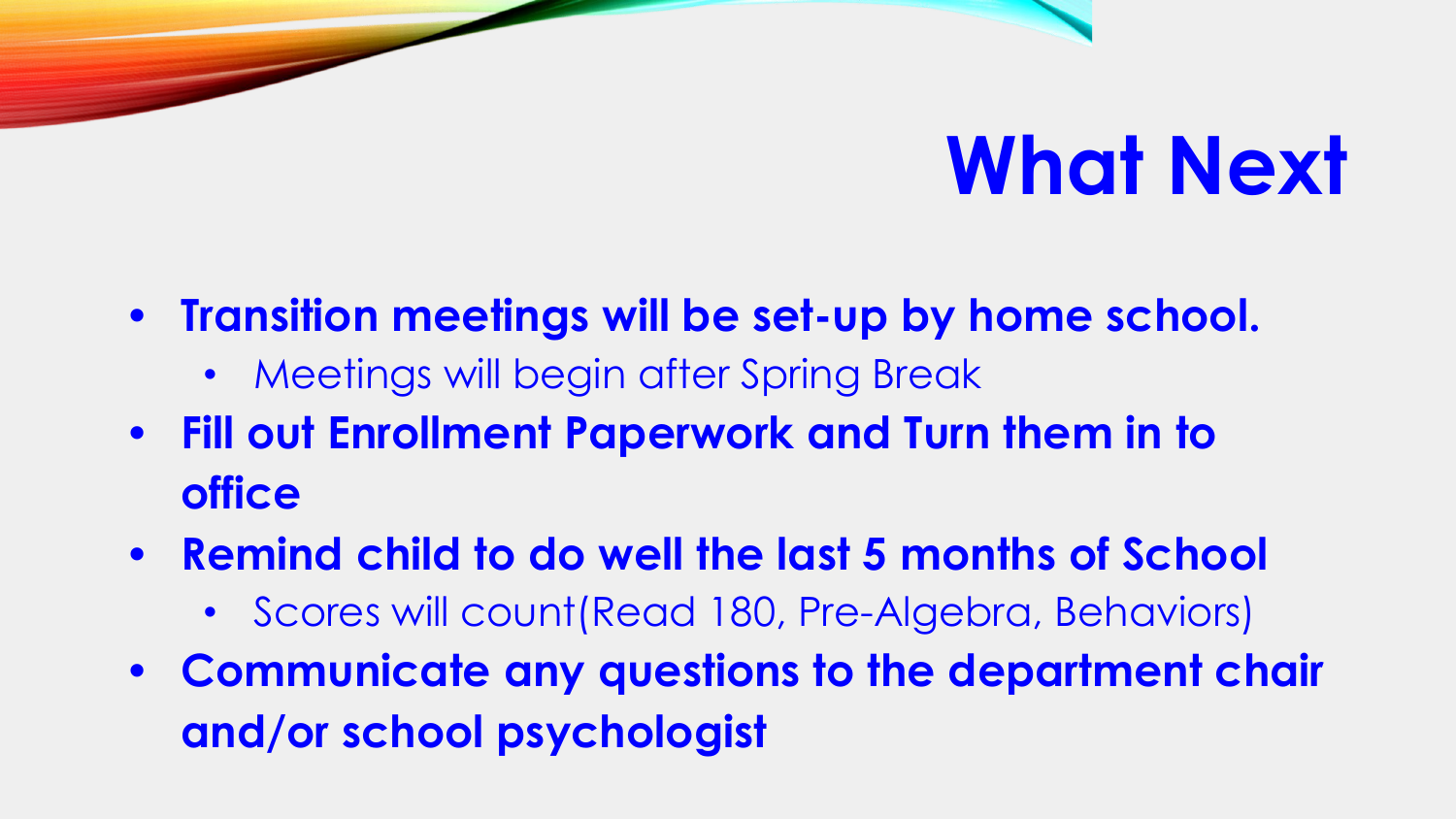## Frequent Questions

 $\triangleright$  Can I choose the school my child attends?

- Parents are part of the IEP team and it is an IEP team decision on where a child will be educated.
- Home School is always first choice.
- ➢ Can My child stay longer than four years?
	- Graduation is an IEP team decision.
	- All programs are a four year program
	- Decisions are made Senior Year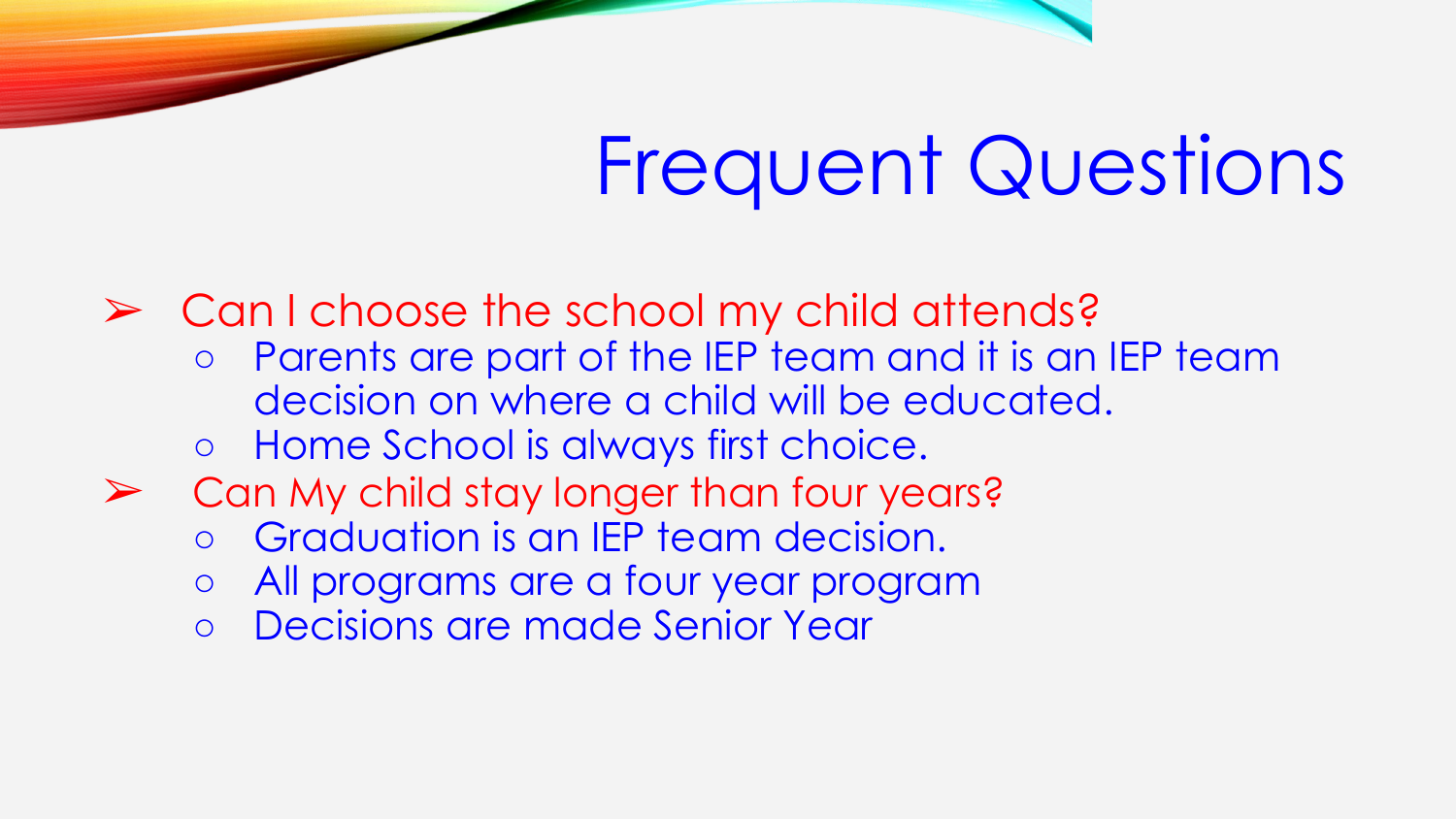## Frequent Questions

- ➢ Can my child receive Extended School Year services?
	- ESY services are determined by the IEP Team.

➢ Will my child receive Transportation Services? ○ Yes, if Transportation is on the IEP, we will provide transportation if warranted.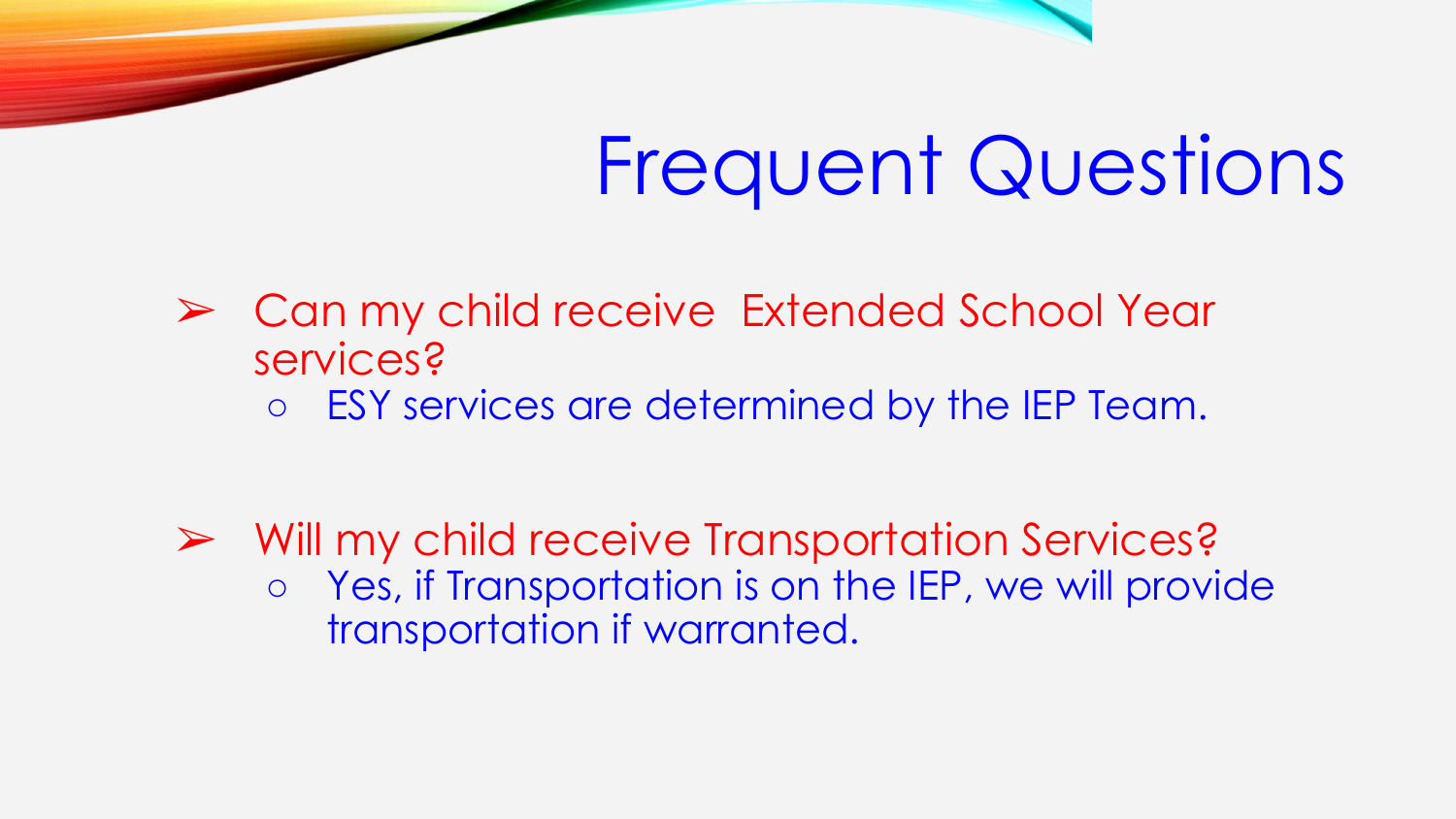## **RESOURCES**

#### **Raising Special Kids**

Information on Transition, Guardianship, etc

(Free) Parent Partners for the IEP process

[Raisingspecialkids.org](https://m.raisingspecialkids.org/)

#### **Project Search-West MEC**

Project SEARCH is an international program model empowering young adults with significant disabilities to make a successful transition from school to adult life. Participants are taught relevant, marketable skills while immersed in the working world. Julia Anderson is the Coordinator - 602-380-7423.

<https://west-mec.edu/project-search/>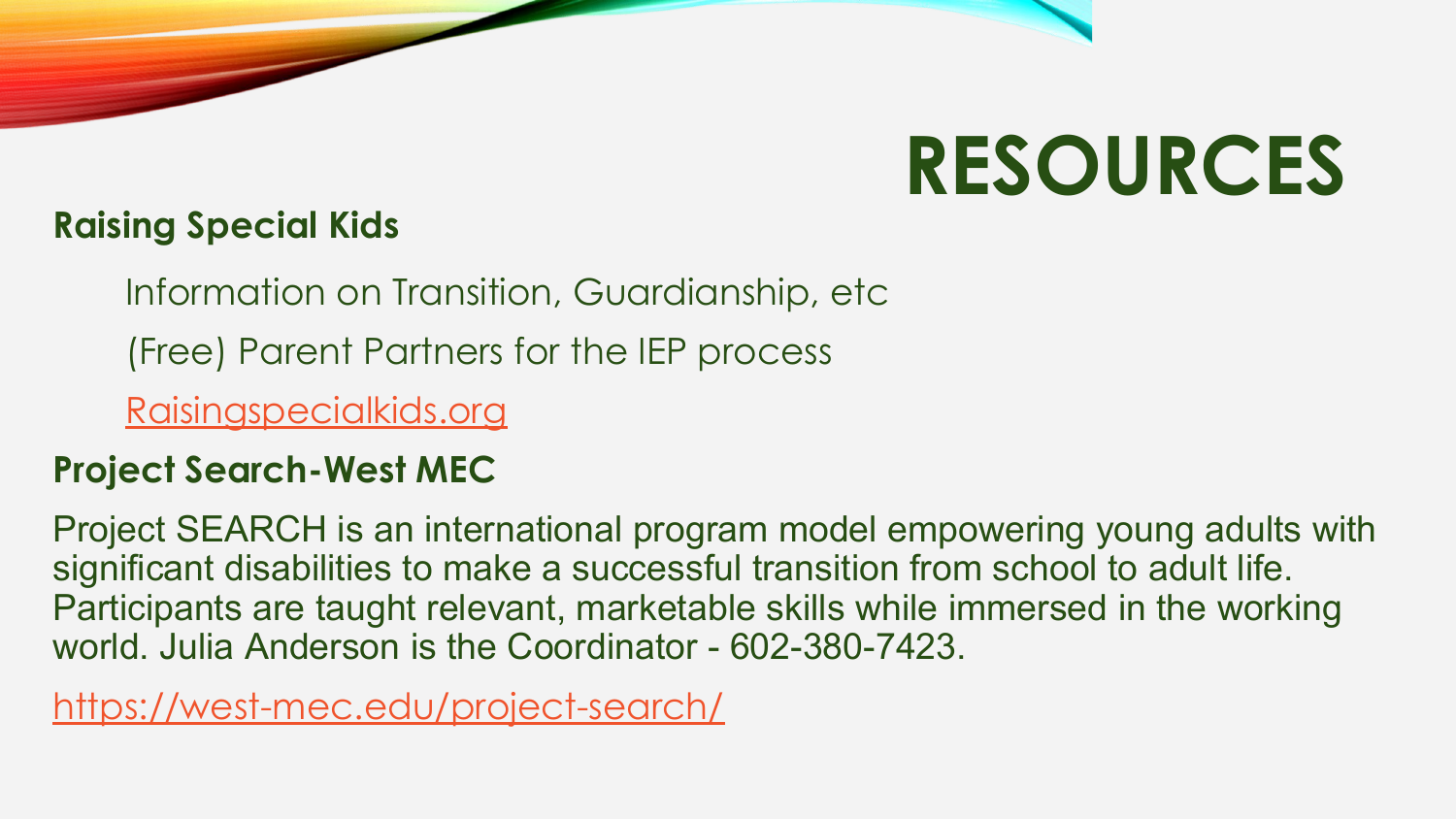# **RESOURCES Cont'd**

#### **One Step Beyond, Inc**.

Provides dynamic, responsive programs that engage the goals, talents, and interests of individuals with Intellectual Disability and empower them to achieve their dreams of optimal independence, enriching social networks, and effective participation in our community.

Offers programs in Life Skills, Employment, Culinary, Fitness and Health, Performing Arts, Recreation and Social Activities

#### **Maricopa Community Colleges in West Valley**:

Rio Salado College, Gateway Community College, and Estrella Mountain Community College